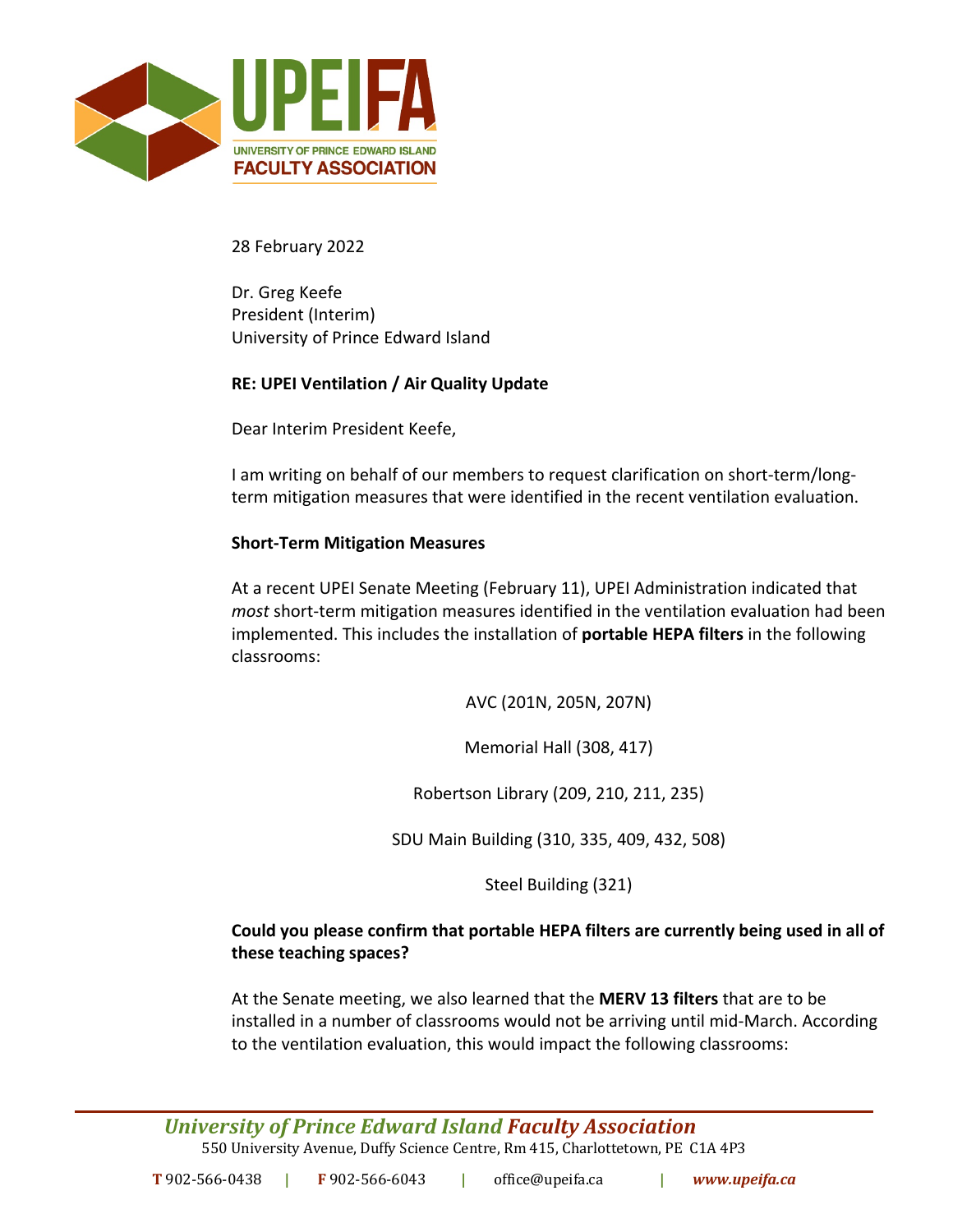Cass Science Hall (101)

Duffy Sci. Centre (202, 204)

Engineering Building (128A, 128B, 202, 205, 301, 306)

McDougall Hall (242, 243, 246, 328, 329)

Steel Building (218, 224, 321)

# **Could you please confirm that our members will not be required to teach in these spaces until these filters have been installed?**

## **Long-Term Mitigation Measures**

In addition to short-term mitigation measures, the ventilation evaluation recommends that certain campus ventilation systems be upgraded, replaced, or installed. These ventilation systems cover teaching spaces in the following locations:

AVC

Memorial Hall

Robertson Library

SDU Main Building

Steel Building

In a message to the campus community (January 19), UPEI Administration indicated that it had initiated capital projects to implement these long-term mitigation measures.

**Could you please provide the campus community with an update on these projects including reasonable timelines for completing this work?**

**Finally, could you please update the campus community on any plans that UPEI Administration has developed for evaluating the indoor air quality / ventilation of the remaining campus workspaces?**